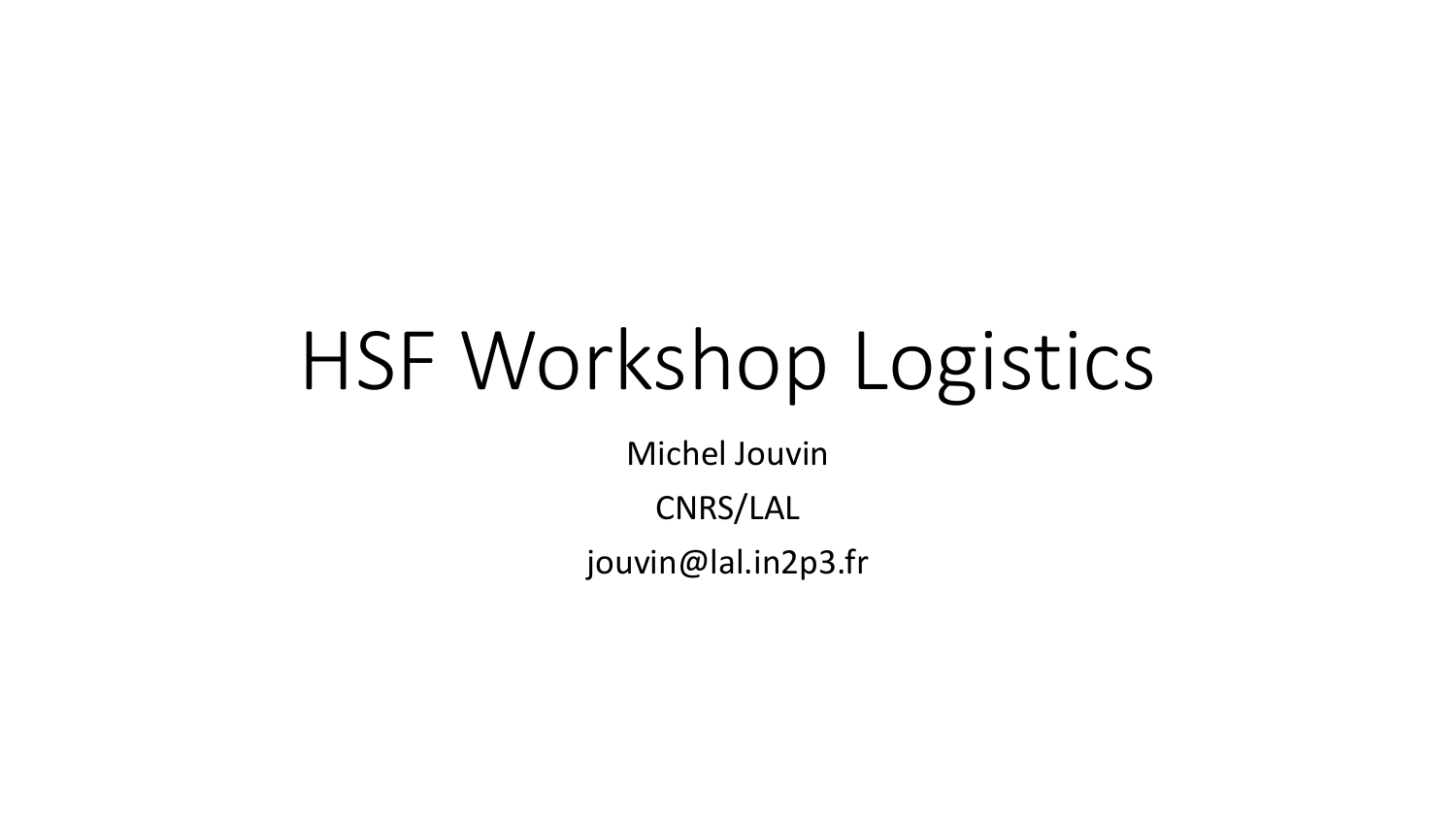## Welcome in Orsay!

- I hope all of you had a safe trip to Paris… and Orsay
- Your registration package should contain:
	- Information about Paris
	- A registration receipt
	- A badge: please wear it when you are at LAL
	- Lunch tickets
	- Let us know if something is missing
- If you are not registered, you are welcome too!
	- please contact Valérie Brouillard
	- Indico registration has been reopen: payment through it!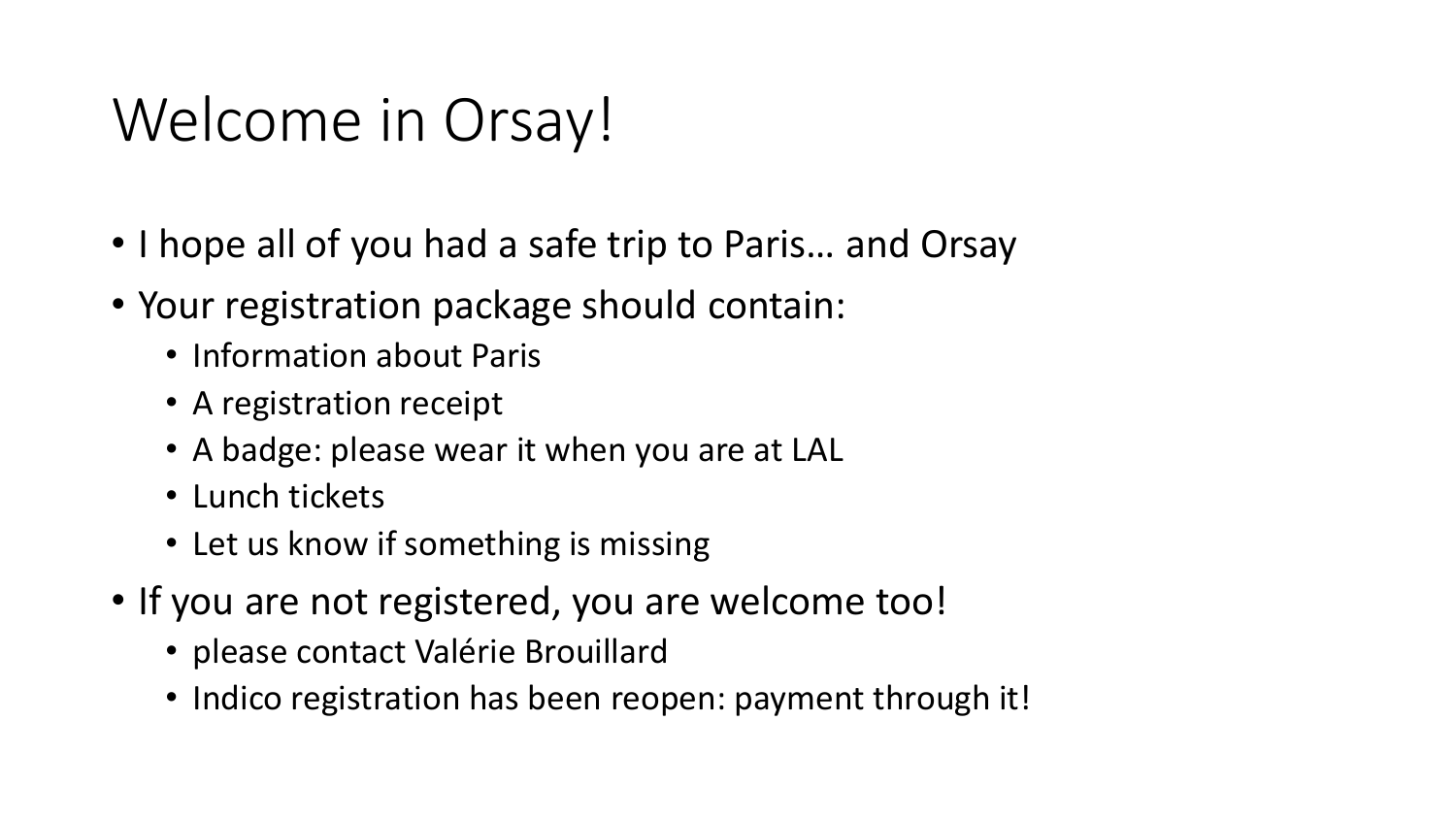#### Rooms

- No parallel sessions, except Tuesday afternoon
- Due to the 2015 events, no longer any unrestricted access to the lab
	- Just call the person at the welcome desk with the telephone outside
- Main room is Amphitheatre Pierre Lehmann
- Room for Machine Learning RAMP (Tuesday afternoon) should be "Salle Bleue"
	- Room next to the auditorium
- If some of you want to discuss a specific issue, we have several other rooms booked
	- Contact me
- Restrooms: next to the cafeteria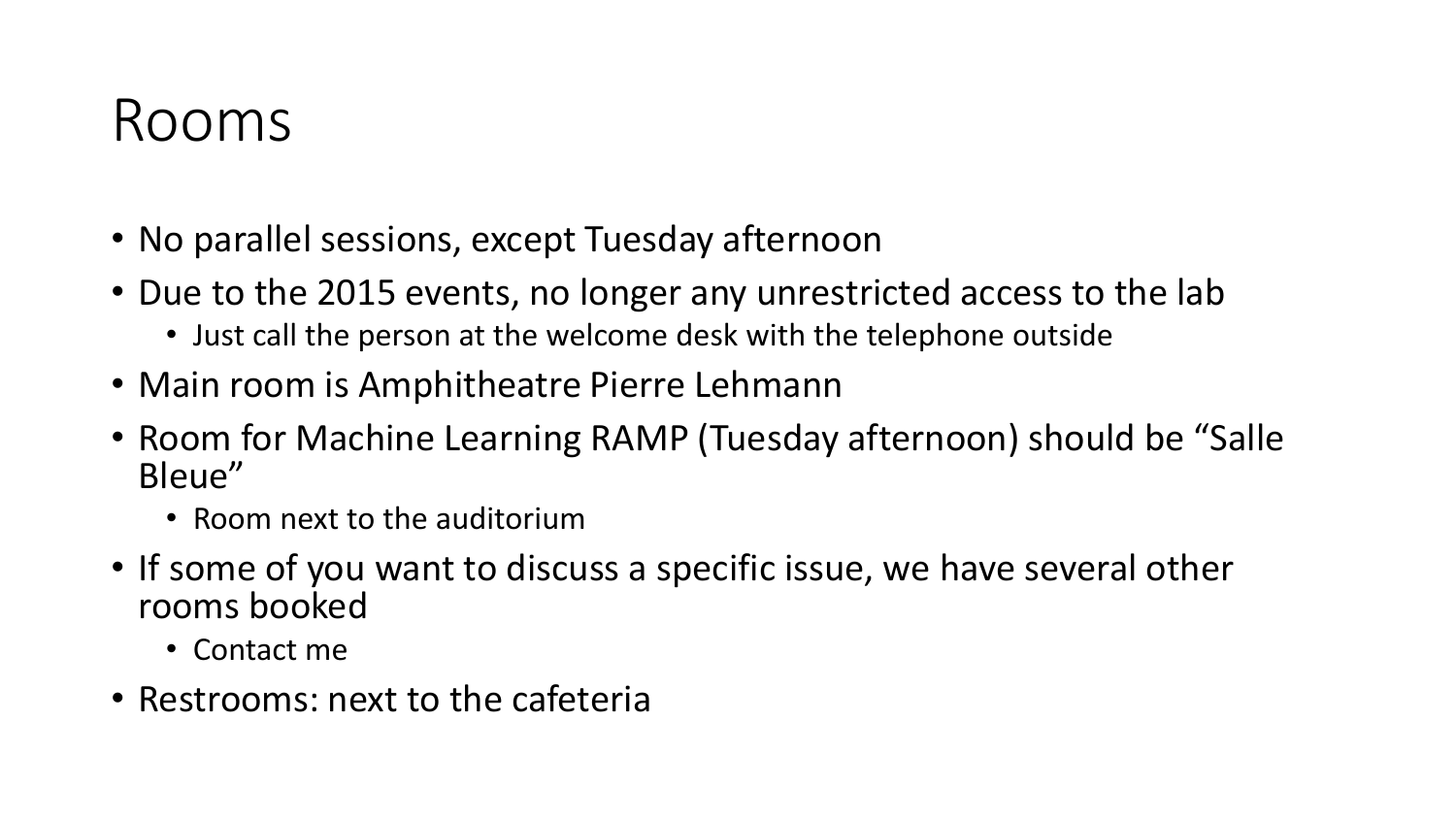#### Coffee Breaks and Lunches

- Coffee breaks will be served at the cafeteria ~10h30 and ~16h00
	- See the agenda for the actual time
- Lunches will be taken at the University cantine ~12h45
	- We did not managed to get a reserved room: expect some queue
	- You have one ticket for each day in your registration package
	- Coffee will be available at LAL cafeteria at 13h30
	- Be sure to be back at 2pm: agenda is dense!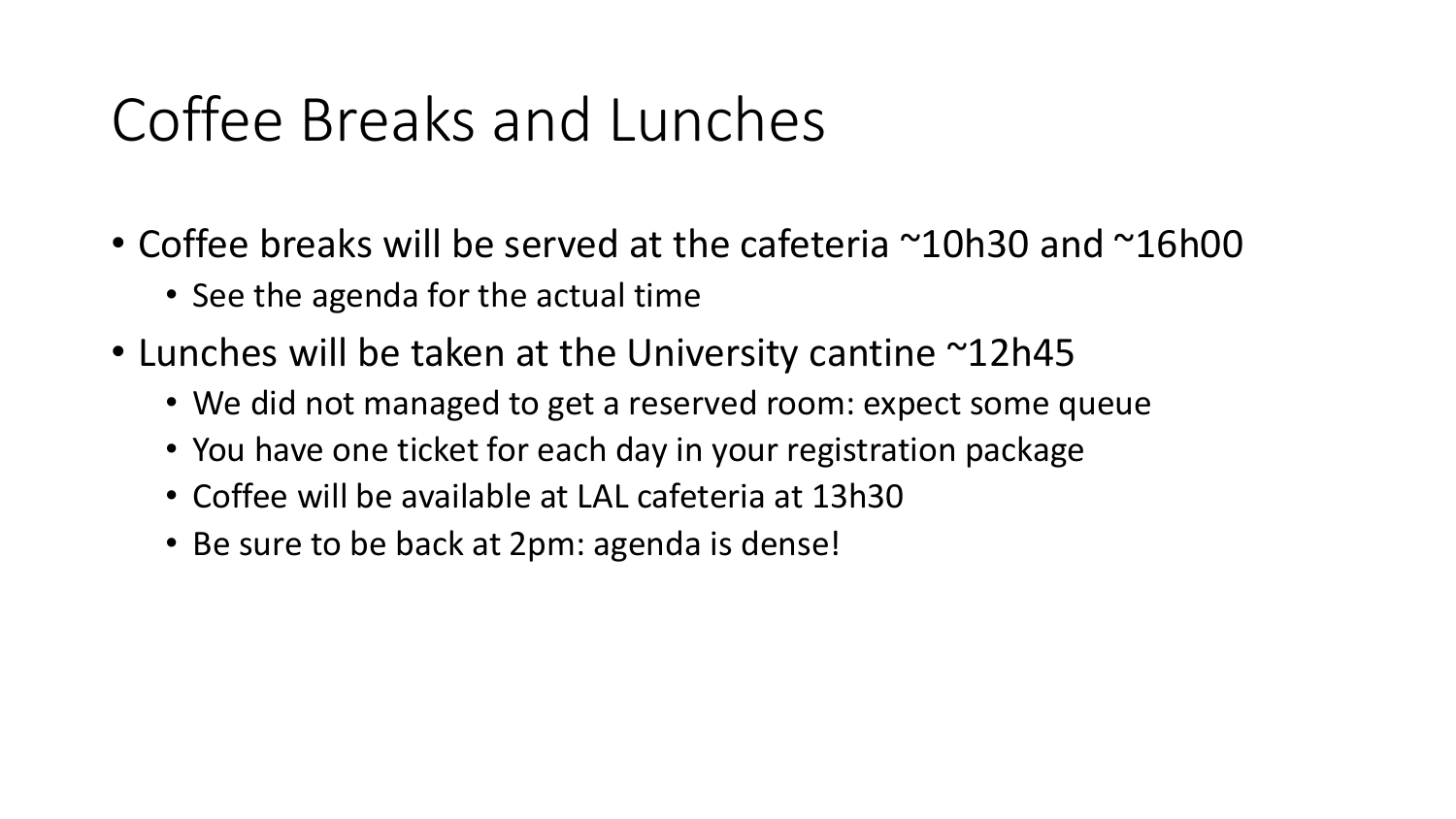## Network, Power for Laptops

- Eduroam is available and is the recommended network
	- LALPublic portal is an alternative network if you don't have an Eduroam account
- Auditorium unfortunately predates laptop era… no power under the seats
	- For security reasons, **we have no right to deploy plugs**
	- 4 recharging areas have been installed that can be used during breaks (at each corner of the auditorium!)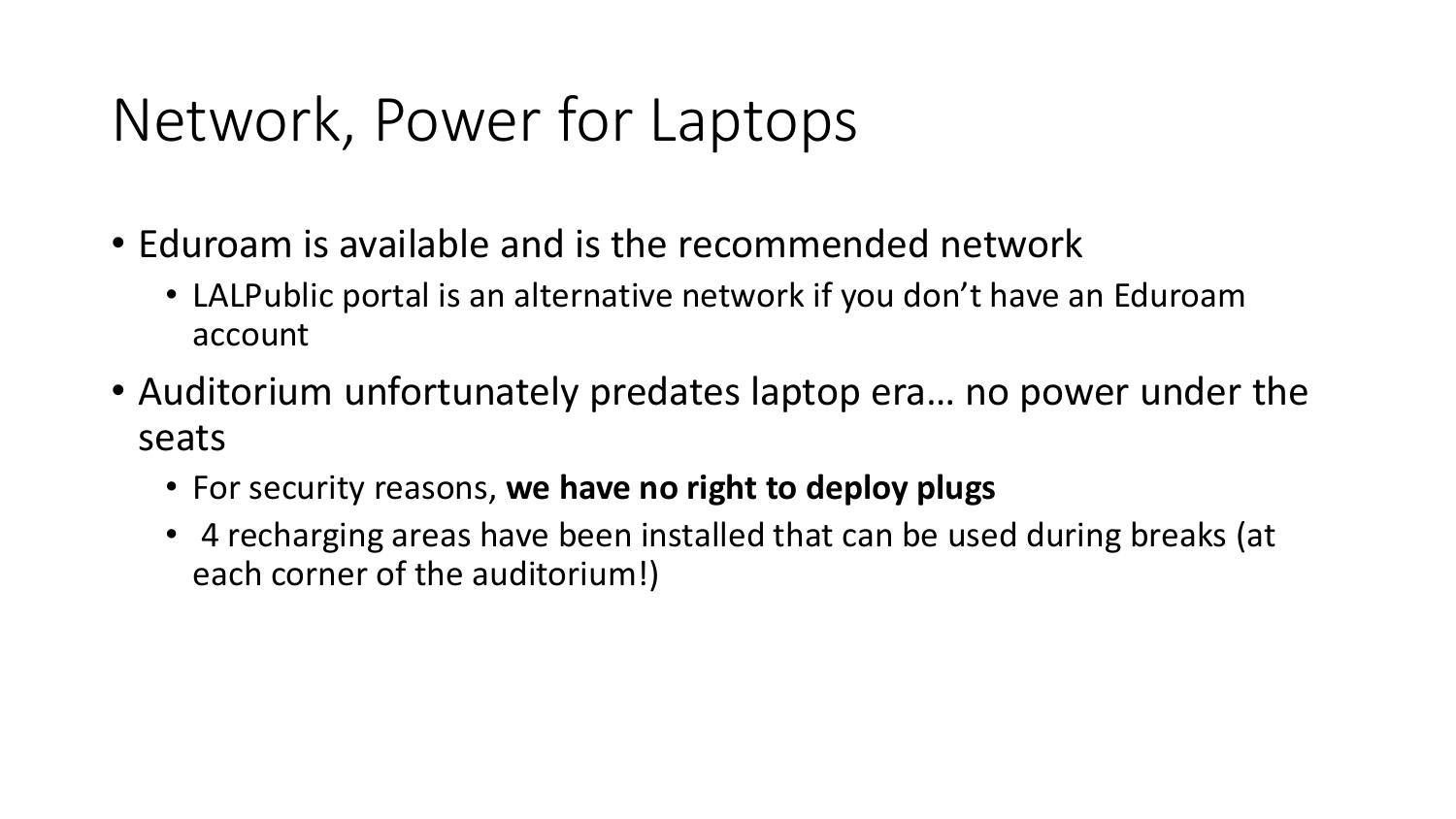## Social Dinner

- Social dinner will take place Tuesday night in Paris
	- Restaurant La Baleine (see Indico)
	- Located in Jardin des Plantes, a very nice park in Paris
	- Closest/easiest metro: Jussieu
	- Your registration package contains a map
- More info tomorrow…